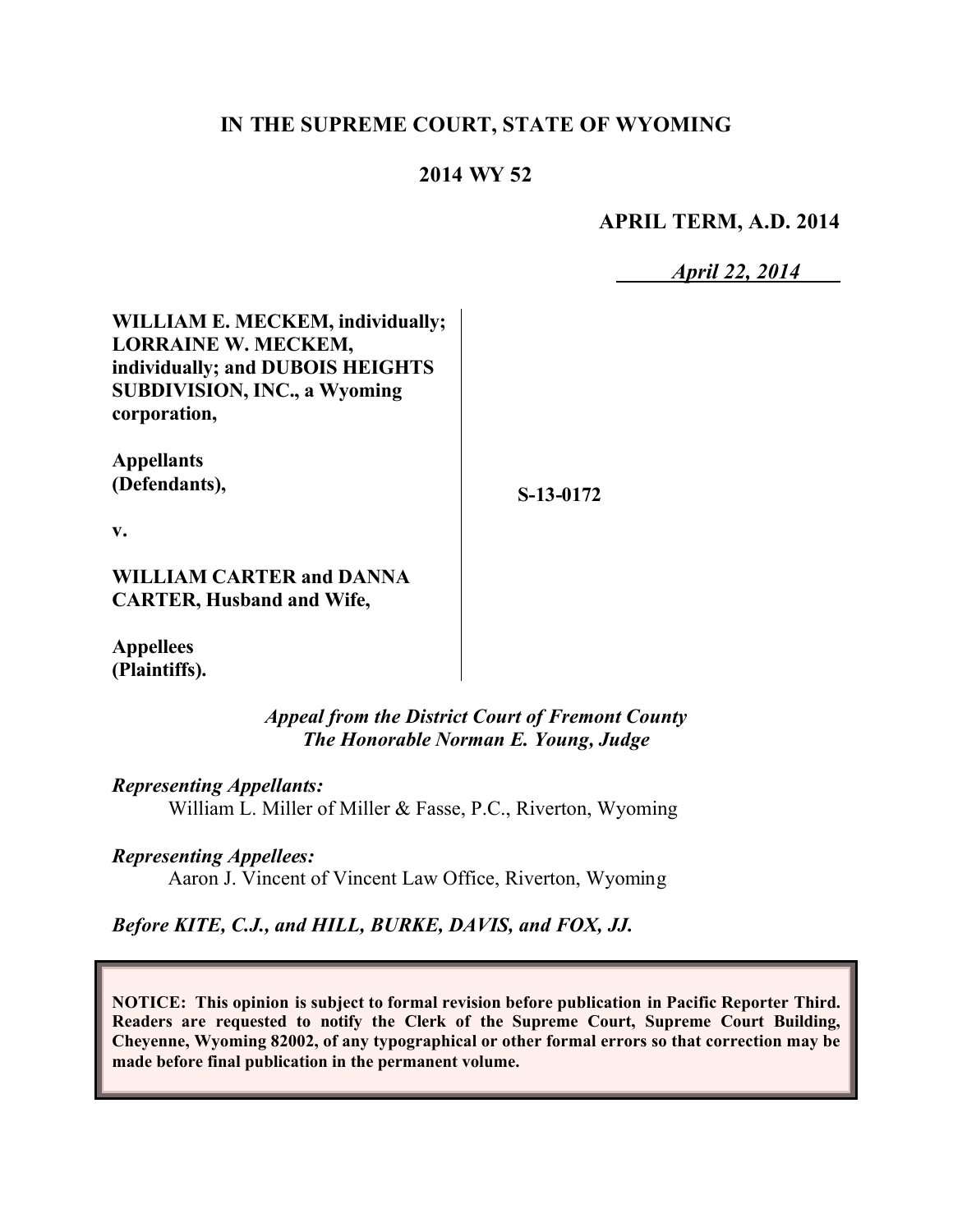**DAVIS**, Justice.

[¶1] Appellants William and Lorraine Meckem challenge an order holding them in civil contempt for violating a judgment directing them to remove obstructions from a road easement that traverses their property.<sup>1</sup> We affirm the district court's determination that Appellants' conduct was contumacious. However, the district court erred when it ordered Appellants to pay a penalty of \$100 per day to the court until the obstructions are removed, and we therefore reverse that part of the order.

#### **ISSUES**

[¶2] Appellants present the following issues for our review:

I. Whether the district court exceeded its authority to amend its original judgment with its order of contempt?

II. Whether the district court erred in finding that the Appellants were in contempt of court?

### **FACTS**

[¶3] William and Danna Carter and the Meckems own abutting tracts of land near Dubois, Wyoming. Since purchasing their property in 1991, the Carters have accessed their parcel by traveling over the Meckems' property pursuant to an easement for a road right of way, which grants:

> An easement twenty feet in width over and across the NE¼NE¼, Section 7, Township 41 North, Range 106 West, 6 th P.M., Fremont County, Wyoming, and over and across the dedicated road through the Dubois Heights Subdivision, Fremont County, Wyoming, said access to be over the presently existing road, or such other location reasonably similar as the grantor may determine, from time to time.<sup>[2]</sup>

<sup>&</sup>lt;sup>1</sup> Dubois Heights Subdivision, Inc., a Wyoming corporation that was administratively dissolved and became inactive in 2001, is also a named appellant. Mr. Meckem was the president and registered agent and Ms. Meckem the secretary.

 $2$  The easement was obtained in 1979 by previous owners of the Carters' property, which preceded the enactment of Wyoming's easement statute that "requires specific descriptions for easements recorded after May 20, 1981." *Mueller v. Hoblyn*, 887 P.2d 500, 505 (Wyo. 1994) (holding easement granted in 1969, prior to the adoption of Wyo. Stat. § 34-1-141, was valid and enforceable). Our state's easement statute is not applied retroactively; therefore, the Carters' easement is valid and enforceable despite the lack of a specific description of its location. *See Edgcomb v. Lower Valley Power & Light, Inc*., 922 P.2d 850, 859 (Wyo. 1996).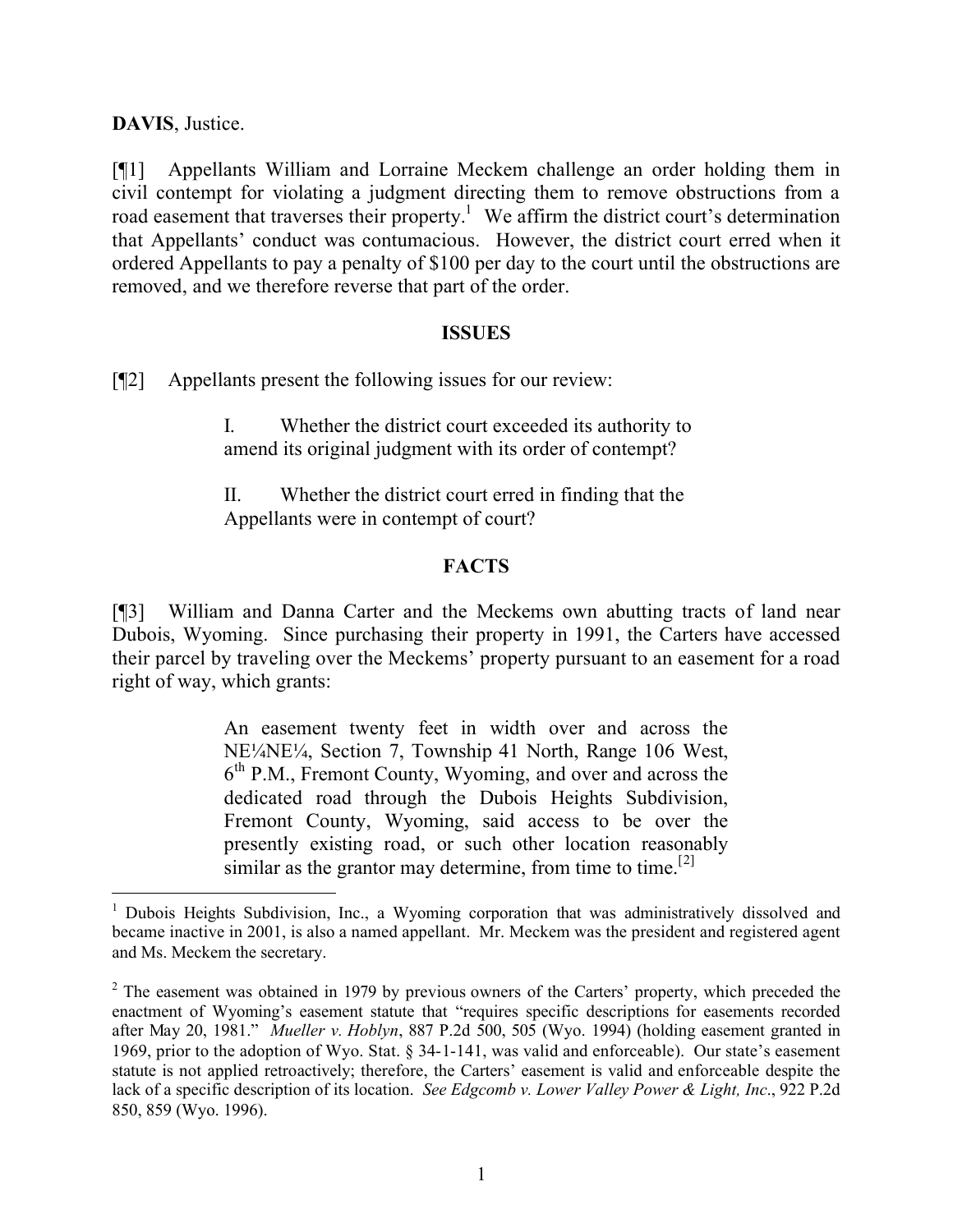[¶4] For years, the Carters have utilized two routes over the Meckems' property—the Dubois Heights Road and the Solitude Road. However, the Meckems recently placed locked gates across both roads, thereby denying Carters access to their property by the route they had historically used. The Meckems also obstructed the Carters' use of the Dubois Heights Road by, *inter alia*, placing a utility service box and a septic system leach field in or near the road where it intersects with the Solitude Road. The practical effect of these obstructions is to prevent the Carters from driving logging trucks to and from their property, where they operate a small sawmill.

[¶5] In 2012, the Carters filed an action for a declaratory judgment determining the parties' rights, duties, and obligations under the easement, a mandatory injunction requiring the Meckems to remove the obstructions limiting their access, and a permanent injunction restraining them from interfering with their use of the easement. The Meckems counterclaimed, asserting that under the language of the easement they have the right to move the easement and that they have constructed a reasonably similar road (Sussman Road) for the Carters to use. They therefore asked the district court to declare that the Carters could only use this newly constructed road to reach their property.

[¶6] The district court began a hearing on the application for a preliminary injunction on April 18, 2012. Although some evidence was presented, the parties were unable to complete the hearing in the allotted time and the matter was continued to May 1, 2012. The parties subsequently stipulated that the district court could consolidate the preliminary injunction hearing with a bench trial on the merits as permitted by W.R.C.P.  $65(a)(2)$ , which it did.

[¶7] Trial on the merits took place on May 1, 2012, and the district court subsequently entered clear and cogent *Findings of Fact, Conclusions of Law and Judgment* on August 31, 2012. It made the following pertinent findings of fact:

> 14. To access their property, the Plaintiffs have used primarily two routes. The first was described as the "Dubois Heights Road". Since approximately 1979, the Plaintiffs or their predecessors have used the Dubois Heights Road to access their property.

> > . . . . .<br>. . . . . .

21. The Defendants have prohibited the Plaintiffs' use of the Dubois Heights Road and the Solitude Road by placing locked gates across both.

22. The Defendants have also obstructed Plaintiffs' use of the Dubois Heights Road by placing utility service and septic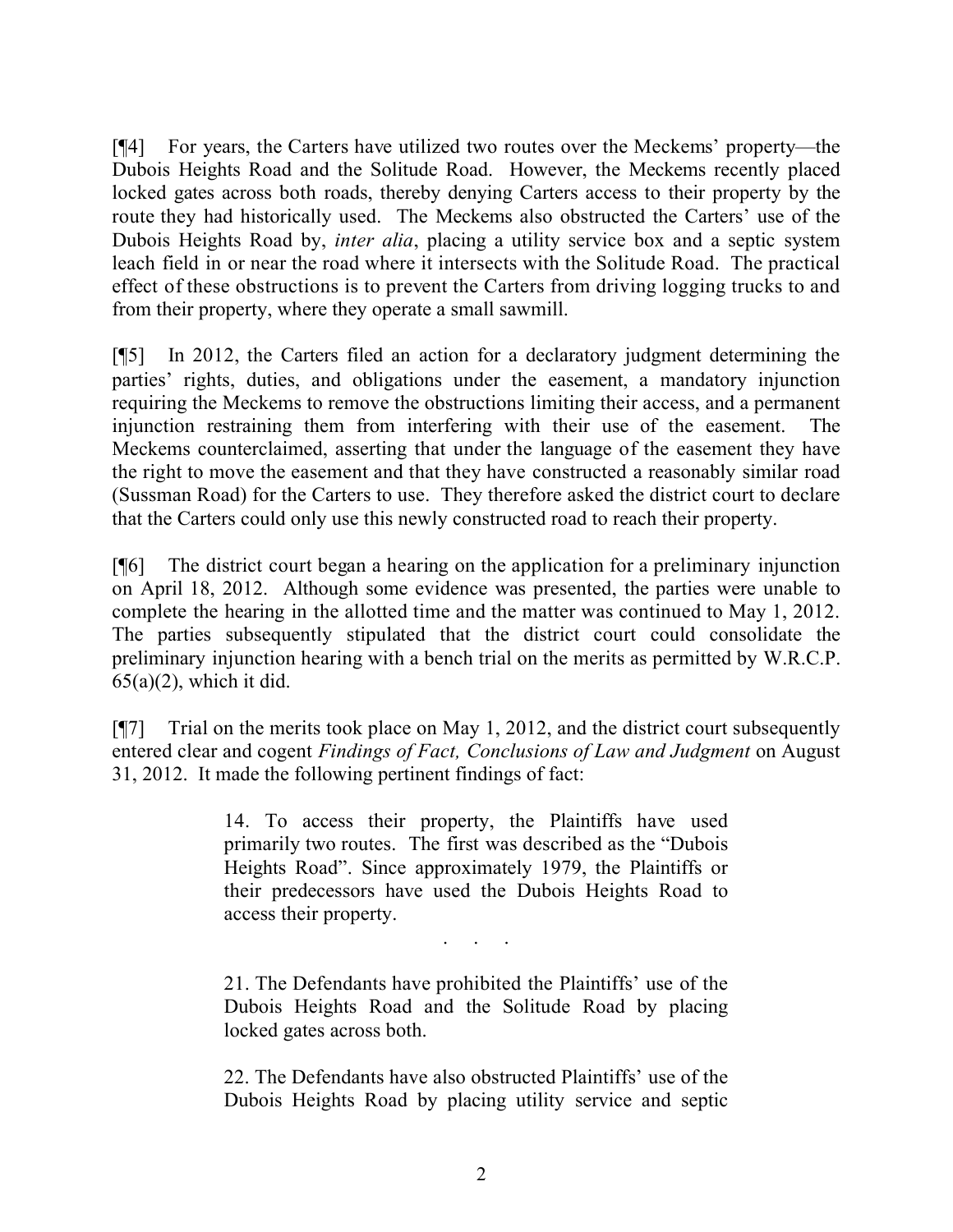system leach field in or near the Dubois Heights Road in the area it intersects with the Solitude Road. Defendants have also placed a significant ditch or dip in the roadway just south of the south boundary of Plaintiffs' property.

[¶8] Analyzing and applying controlling law, the district court then found that the Carters had a valid appurtenant easement across the Meckems' property *via* the Dubois Heights Road. It arrived at the following conclusions of law:

> A. The Plaintiffs are the successors in interest and owners of interest created by that certain easement dated January 9, 1979 and recorded January 25, 1979 at Book 96 of Microfilm, Page 8 in the office of the Fremont County Clerk, Fremont County Wyoming.

> B. Pursuant to said easement, the Plaintiffs are entitled to the use of a strip of land 20 feet in width located in the NE1/4NE1/4 of Section 7, Township 41 N., Range 106 W., 6th P.M., Fremont County, Wyoming and over and across the presently existing road in the Dubois Heights Subdivision.

> C. That the "presently existing road" in 1979 and as of the date of this order is generally described as 10 feet either side of the centerline of the road most clearly defined by the red line in Exhibit "O", that being the road that traverses Lot 14 of the Dubois Heights Subdivision after leaving Mountain View Road, proceeding down the hillside to its intersection with the Solitude Road which is marked green, then generally north to the south boundary of Plaintiffs' property.

> D. That the Defendants should be and are enjoined from interfering with or obstructing Plaintiffs use of the "Dubois Heights Road' as described in paragraph "C" above and are further *directed to remove any and all gates, utilities, leach field or other potential obstruction from the Dubois Heights Road* as described in paragraph "C" above.

(Emphasis added.) The district court's *Findings of Fact, Conclusions of Law and Judgment* was never appealed.

[¶9] On March 22, 2013, the Carters filed a *Motion for Order to Show Cause* asserting that the Meckems should be held in contempt of court for violating the prior judgment by failing to remove obstructions as they had previously been ordered to do. They alleged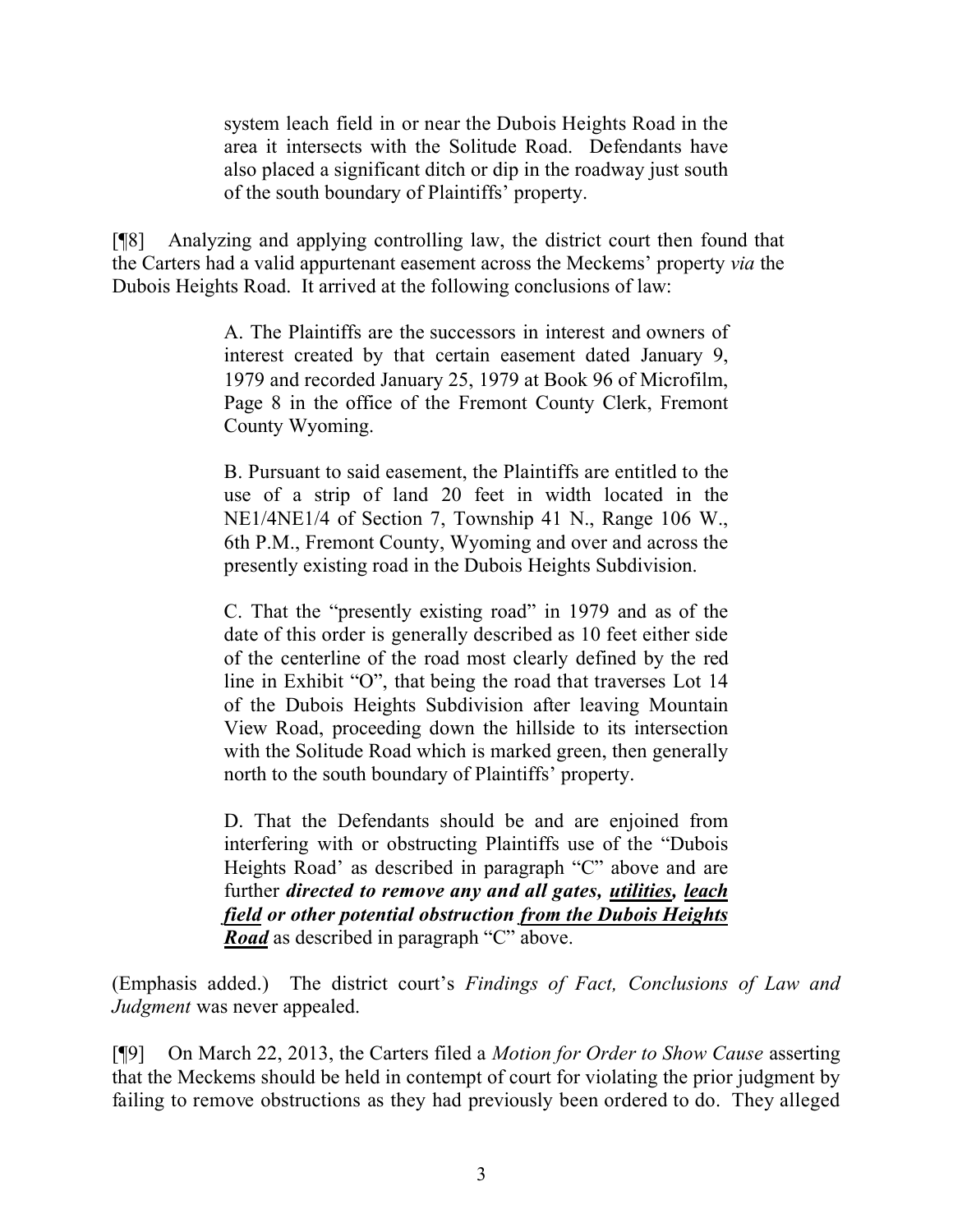that the Meckems refused to remove the electric utility box and septic system leach field that interfere with the use of the Dubois Heights Road, which necessarily prevents the Carters from using the sawmill on their property because trucks hauling logs cannot get through. Appellants countered by arguing that they reviewed the location of the road as shown on the map relied upon by the district court (Exhibit "O"), and that the utility box and leach field did not in fact obstruct the Dubois Heights Road.<sup>3</sup> They posited that the Dubois Heights Road, as highlighted in Exhibit "O", created a "T" intersection with the Solitude Road and went around to the right of the electric utility box and leach field, not through them. Appellants argued that the existing utility box and leach filed were not located within the boundaries of the Dubois Heights Road as it was described by the district court's judgment, and that they were therefore not in contempt of court.

[¶10] The district court held a hearing on the order to show cause and issued the following *Order of Contempt*:

### Nature of the Proceeding:

On August 31, 2012 the Court entered its *Findings of Fact, Conclusions of Law, and Judgment* which adjudicated the rights, duties and obligations of the parties with respect to a certain easement owned by the Plaintiffs. The Plaintiffs bring this contempt action claiming the Defendants, specifically William Meckem, is in contempt of the Court's Order for failing to remove certain obstructions to the easement making it difficult or nearly impossible for Plaintiffs to have access to their property as in the past.

### Contentions:

 $\overline{a}$ 

The Plaintiffs contend that the Defendants have failed to remove obstructions, including utilities and a leach field that are located in the easement at the intersection of the Dubois Heights Road and the Solitude Road. The Defendants contend that the language utilized by the Court, describing the easement by reference to Exhibit 0 admitted at trial, places the obstruction outside the easement.

<sup>3</sup> The photographic map that the district court referenced in its *Judgment* is marked as Exhibit "O." It is an aerial photograph of the area at issue, which includes the Dubois Heights Road and Solitude Road and where they intersect. The Carters prepared Exhibit "O", which highlights the Dubois Heights Road in red and the Solitude Road in green. The detail of the roads is somewhat obscured by the highlighting. However, other photographs received in evidence are not highlighted and clearly show the roads and how they intersect.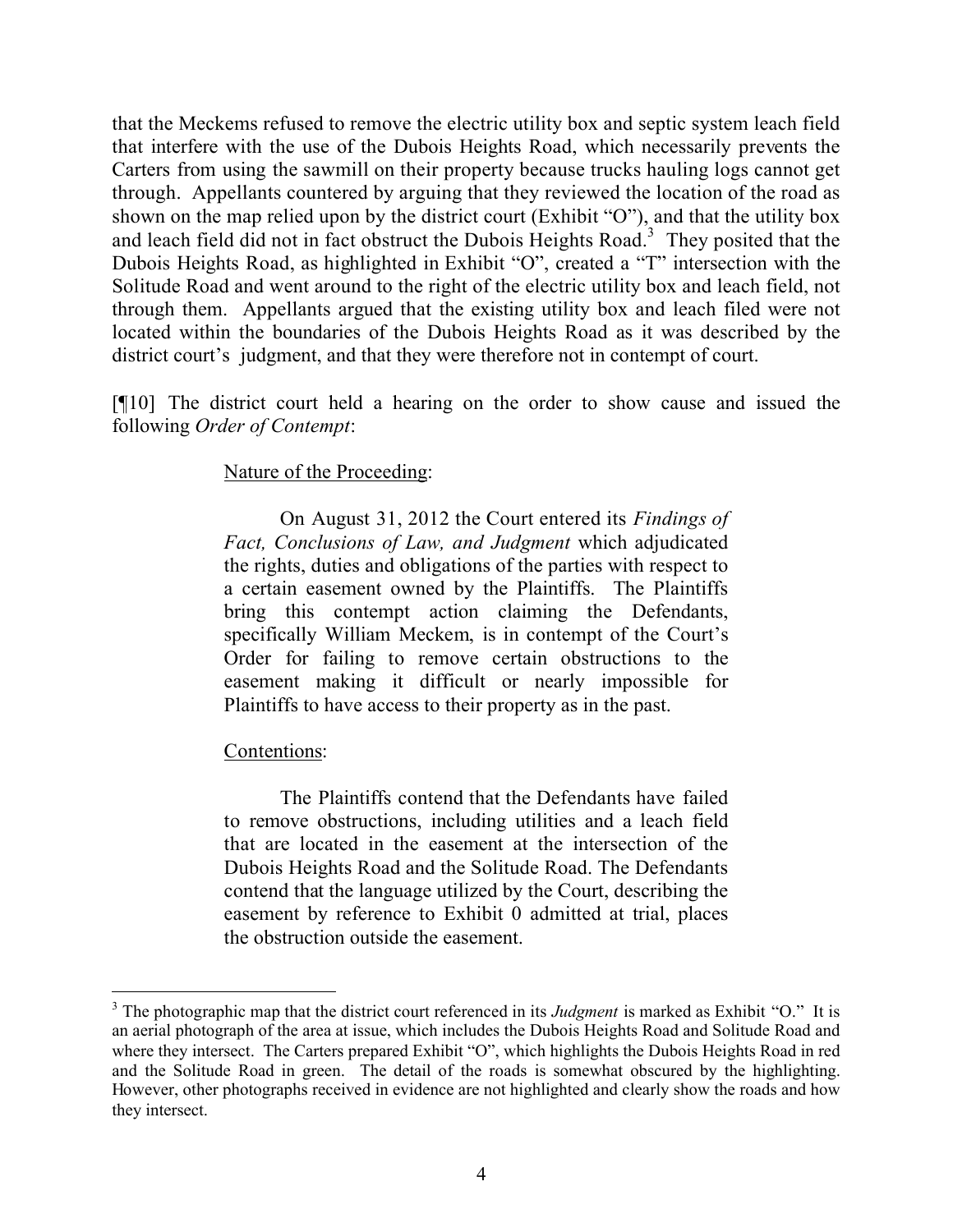Stated differently, the Plaintiff contends that the intersection of the Dubois Heights and Solitude Roads was a "Y", or curving intersection, and that the installation of the drain or leach field and utilities by the defendant have eliminated the "Y" making the intersection a "T", or 90° corner that the defendant cannot negotiate with trucks and trailers without leaving the 20 foot easement. The Defendants contend that the Court's reference to Exhibit 0 in paragraph C on page 8 of the *Findings of Fact, Conclusions of Law, and Judgment* described the "T" intersection and therefore the leach field and utilities do not obstruct the easement and they are not in contempt.

#### Issue:

The issue framed by the parties' pleadings and the parties' contentions is whether the defendants are in contempt for failing to remove obstructions from the "Y" intersection of the Dubois Heights and Solitude Roads as ordered by the Court.

### Discussion:

The Court's previous findings of fact are incorporated herein. In addition, the Court finds that the Defendants have placed a leach field and utilities in the easement in the area of the intersection of the Dubois Heights Road and Solitude Roads. The Court specifically finds that the easement at this intersection from its grant in 1979, followed a curving or "Y" intersection in the area in questions until the Defendants changed it by placing the leach field and utilities directly in the path of the road/easement as it existed for many years and specifically, as it existed when the Plaintiffs purchased the dominant estate.

The Defendants' stated purpose has been, and remains, to stop the Plaintiffs from utilizing the easement to transport logs to their property and to utilize their property in a manner the Defendant, William Meckem, deems incompatible with his development plans. Defendant Meckem's reliance on his interpretation of the Court's language in paragraph C on page 8 of the prior order as creating a "T" intersection at the junction of the Dubois Heights Road and the Solitude Road is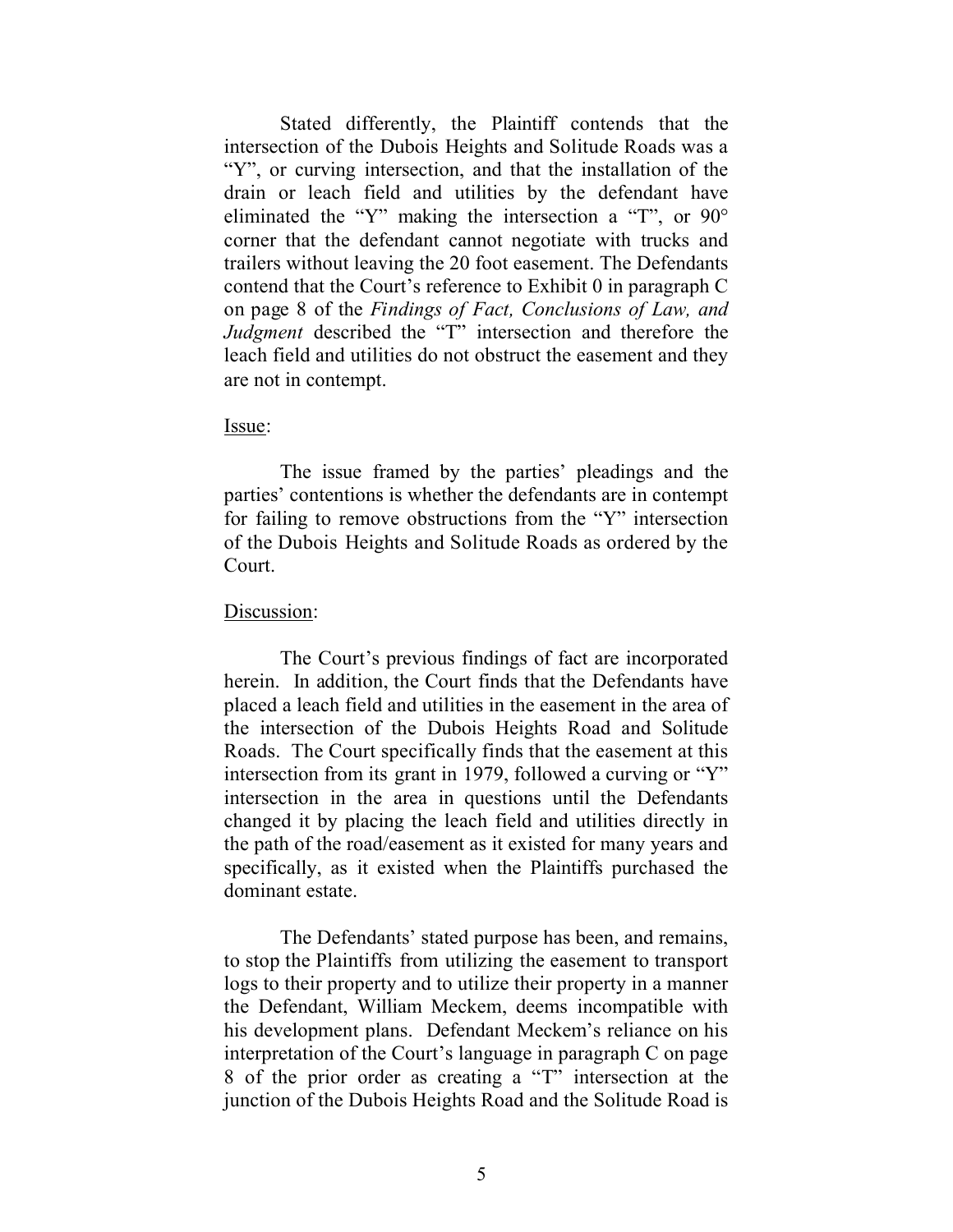misplaced. Without a survey or metes and bounds description, the Court was simply utilizing the best evidence put before it to describe the location of an easement that would be void today for lack of a sufficient legal description by operation of W.S. §34-1-141.

Had the Court intended to create or legitimize a "T" intersection, it could have easily done so. It also would not have been necessary to make finding 22 on page 5 of the original order which states:

> "The Defendants have also obstructed Plaintiffs use of the Dubois Heights Road by placing utility service and septic system leach field in or near the Dubois Heights Road in the area where it intersects with the Solitude Road. . ."

And it goes without saying that it would not have been necessary to order Defendants to "remove any and all gates, utilities, leach field or other potential obstruction" from the Dubois Heights Road.

# IT IS HEREBY ORDERED CONSIDERED, ADJUDGED AND DECREED,

1. The Defendants are in contempt of the Court's previous judgment in this matter for failing to remove utility services and a leach field from the curving "Y" intersection of the Dubois Heights Road with the Solitude Road.

2. The Defendants may purge themselves of this contempt by removing all obstructions from the area located within 250 feet of the intersection of Solitude Road and Dubois Heights Road at their expense on or before August 1, 2013 so as to allow the Plaintiffs the right of ingress and egress along the curving "Y" intersection of the Dubois Heights Road and the Solitude Road.

3. The Defendants shall pay a penalty to the Court of \$100.00 per day commencing August 2, 2013 and each day thereafter until such time as the obstructions to the intersection of Solitude Road and Dubois Heights Road as ordered above are fully and completely removed.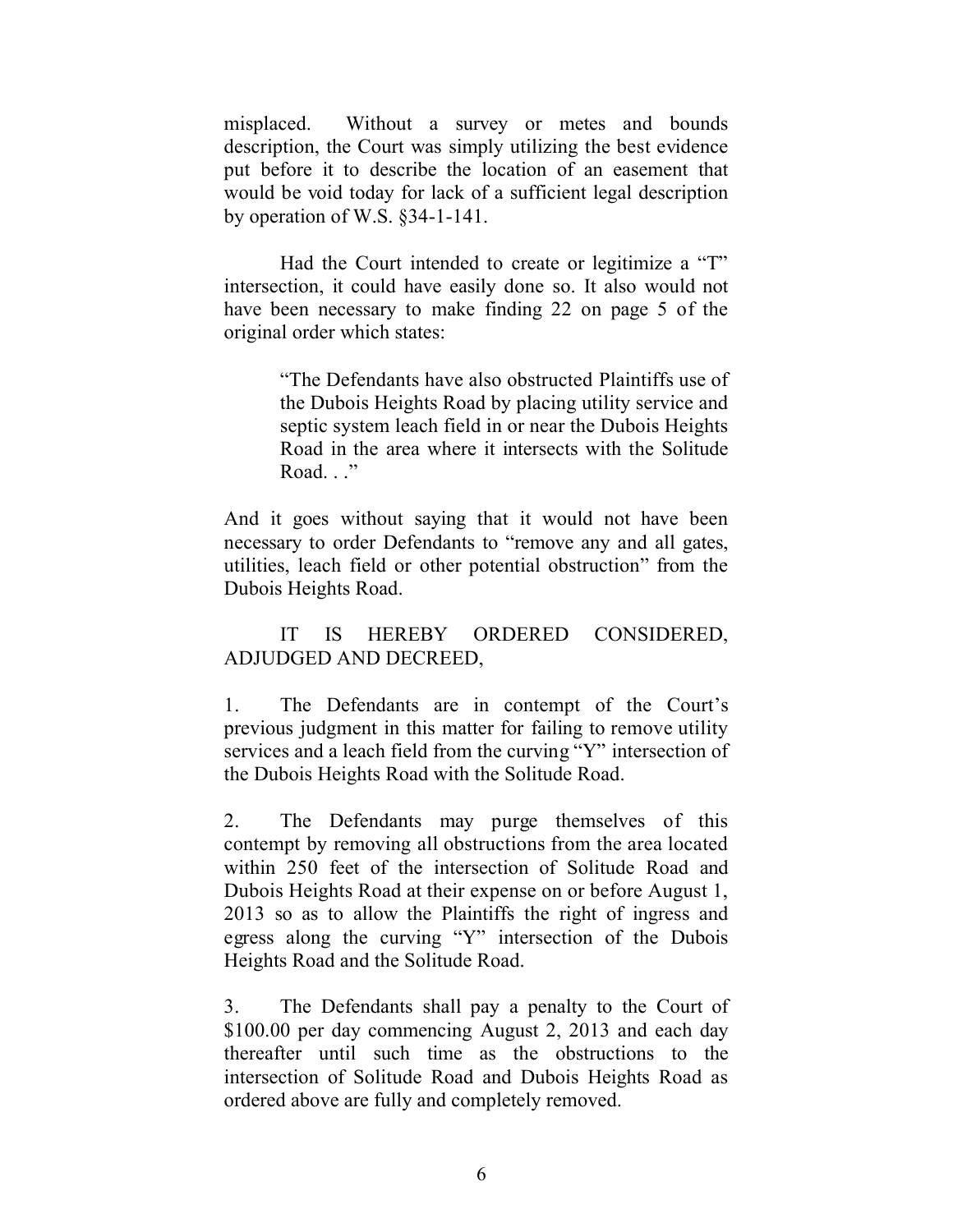4. Until such time as the obstructions to the intersection of the Dubois Heights Road and Solitude Road are removed, the Plaintiffs are authorized to exceed the 20 feet width of the easement to the extent necessary in order to negotiate the "T" intersection created by the Defendants or to simply use the Solitude Road in order to access their property.

IT IS FURTHER ORDERED that should Defendants seek to move or relocate any portion of the easement in the manner provided in the grant, they should first submit the proposed route to the Court for approval, along with a sufficient map and metes and bounds description.

IT IS FURTHER ORDERED that the Defendants shall pay Plaintiffs' attorney's fees and costs incurred in bringing this contempt action. Plaintiffs shall submit their fees and costs for approval within ten (10) days of the date of this order.

Appellants timely appealed the order holding them in contempt of court.

### **DISCUSSION**

### **Amendment of the** *Judgment* **by the** *Order of Contempt*

[¶11] Appellants argue that the district court exceeded its authority under W.R.C.P.  $60(a)^4$  by amending the original judgment through its order holding them in contempt. They assert that the contempt order impermissibly changes the location and width of the easement in two ways. First, they claim that the Dubois Heights Road and Solitude Road intersection was changed from a "T" that was allegedly created in the original judgment to a curving "Y" intersection by the contempt order. Second, they contend that the district court impermissibly amended the judgment by precluding Appellants from placing anything within 250 feet of the subject intersection. After carefully examining the record, *Judgment,* and *Order of Contempt*, we disagree.

 $\overline{a}$ 

 $4$  W.R.C.P. 60(a) provides in pertinent part:

<sup>(</sup>a) *Clerical mistakes*.—Clerical mistakes in judgments, orders or other parts of the record and errors therein arising from oversight or omission may be corrected by the court at any time of its own initiative or on the motion of any party and after such notice, if any, as the court orders.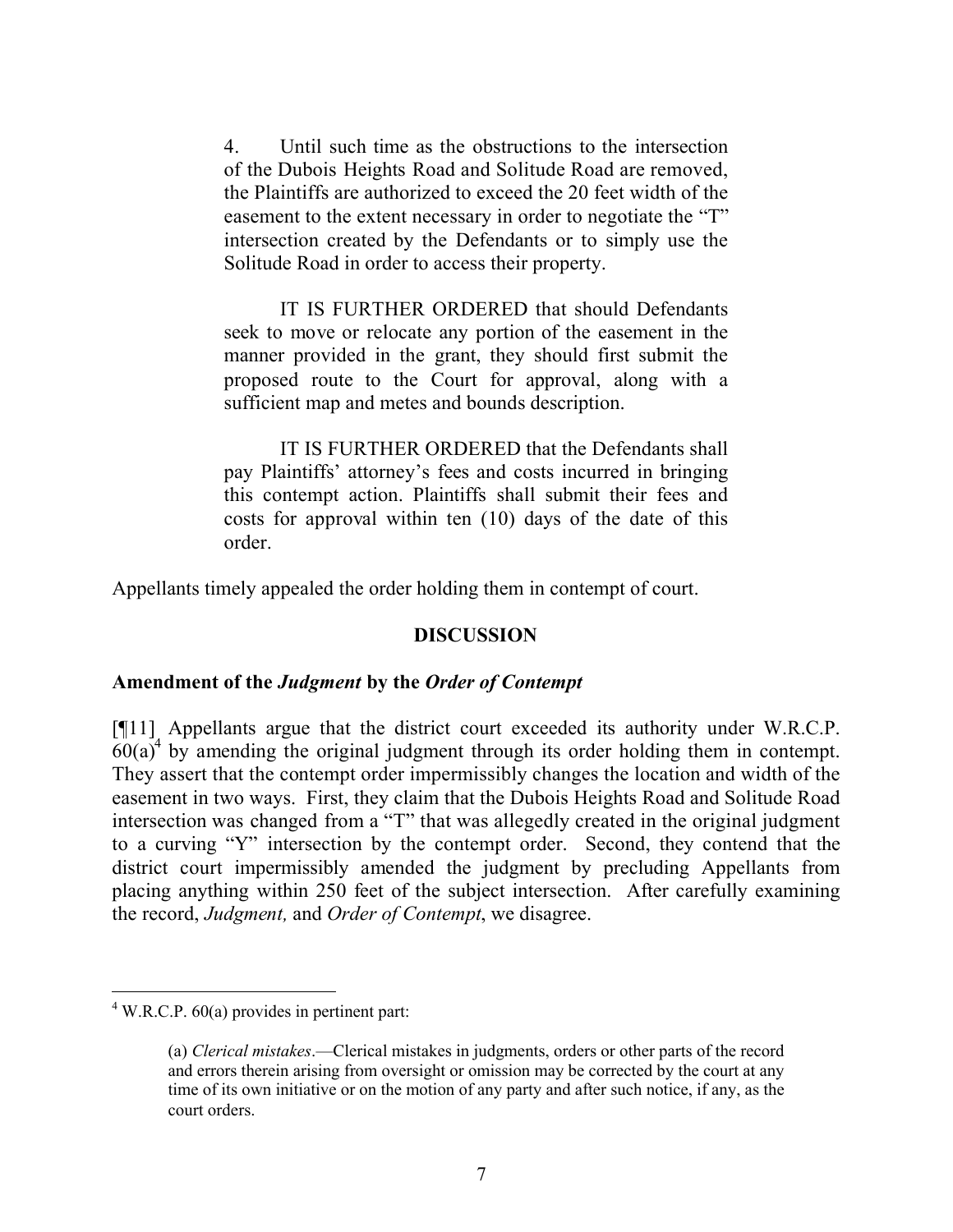[ $[12]$ ] Rule 60(a) is intended to correct clerical errors rather than mistakes made by the court (judicial errors). *Elsasser v. Elsasser*, 989 P.2d 106, 108 (Wyo. 1999). "A clerical error is a mistake or omission of a mechanical nature apparent on the face of the record that prevents the judgment as entered from accurately reflecting the judgment that was rendered." *Id.* The rule "is designed to clarify, as well as to correct, and is properly invoked to dispel either patent or latent ambiguities in a judgment." *Id.* 

[ $[13]$ ] When we review a district court's application of Rule 60(a), a two-part inquiry is required. *Tafoya v. Tafoya*, 2013 WY 121, ¶ 7, 309 P.3d 1236, 1238 (Wyo. 2013). The first question is whether the correction or clarification of a judgment relates to a "clerical mistake." *Id.* If we find that it does, we review the district court's order to ascertain whether it just clarified or went farther and actually modified the original judgment. *Id.* Because both questions are matters of law, our review is *de novo*. *Id.*

[¶14] We find Appellants' argument that the order holding them in contempt impermissibly modified the substance of the original decision as prohibited by Rule 60(a) tenuous at best. The contempt order simply does not amend or modify the original judgment. At most, it corrects Appellants' misinterpretation of the judgment. Nothing in the judgment suggests that the subject intersection forms a "T". The photographs depicting it clearly show that the Dubois Heights Road intersects with the Solitude Road in a curved "Y" configuration. The judgment and order holding Appellants in contempt are entirely consistent with the inescapable fact that the roads intersect in that way, and that the utility service box and leach field demonstrably intrude upon the easement the district court described. Therefore, the language in the order of contempt describing a "Y" intersection does not modify or amend the provisions of the original judgment, although it may permissibly clarify them.

[¶15] Further supporting our conclusion is the absence of any ambiguity regarding the removal of the specific obstructions that impede the Carters' use of the Dubois Heights Road where it intersects with the Solitude Road in the original judgment. *See e.g.*, *Tafoya*, ¶ 15, 309 P.3d at 1240 ("This Court applies the same rule when construing a court order as used in construing a contract." (citation omitted)). It plainly states:

> 22. The Defendants have also obstructed Plaintiffs' use of the Dubois Heights Road by placing utility service and septic system leach field in or near the Dubois Heights Road in the area it intersects with the Solitude Road. . . .

D. That the Defendants should be and are enjoined from interfering with or obstructing Plaintiffs use of the "Dubois Heights Road' as described in paragraph "C" above and are

. . . . .<br>. . . . . .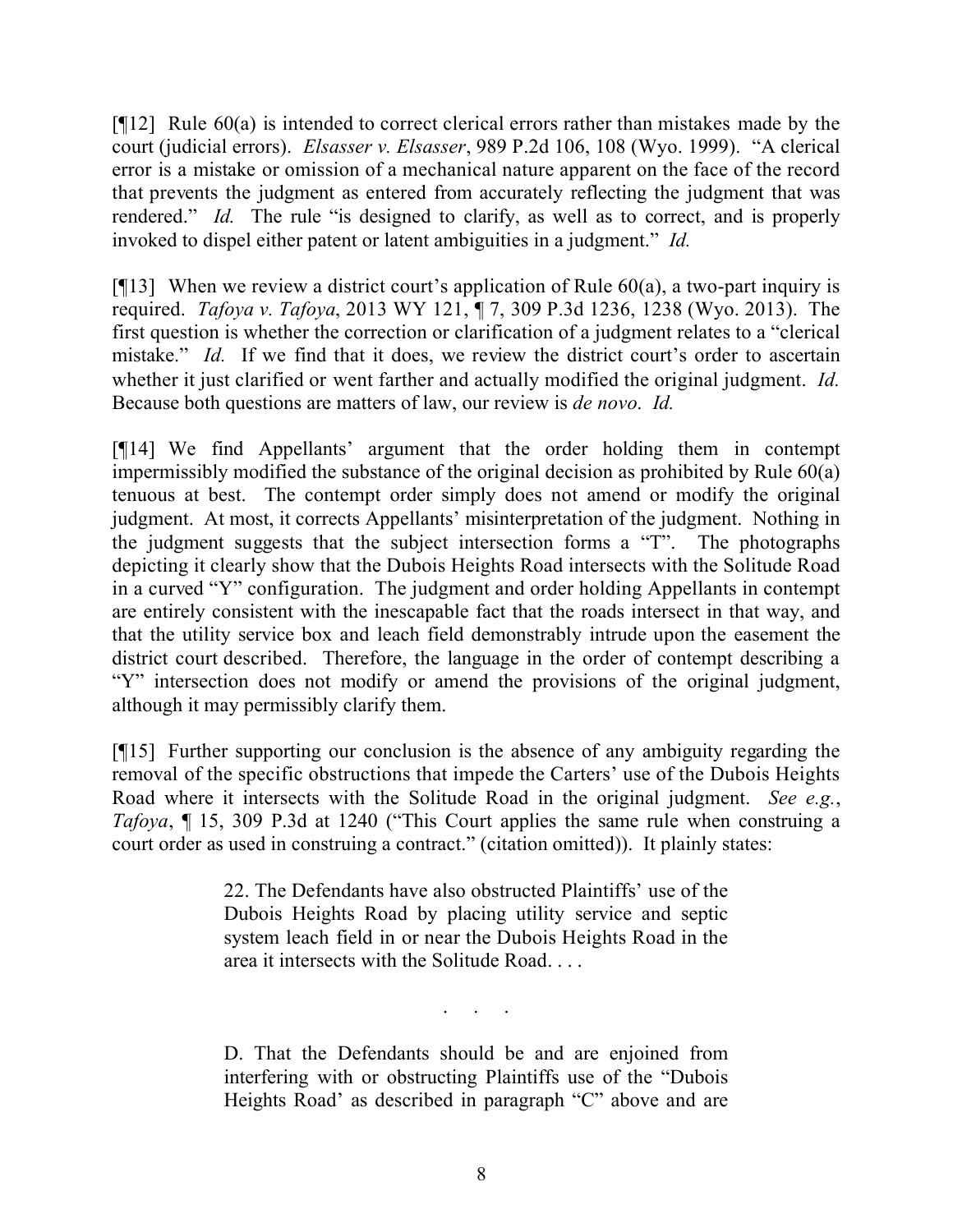further directed to remove any and all gates, utilities, leach field or other potential obstruction from the "Dubois Heights Road" as described in paragraph "C" above.

As the district court astutely noted in its *Order of Contempt*, if it had intended to change the existing intersection to a "T" in its original decree, it could easily have done so. If it had, it would have been unnecessary to find that Appellants had obstructed the use of the Dubois Heights Road by placing utility service and septic system leach field in or near where it intersects with the Solitude Road and to have ordered their removal. Appellants' interpretation would thus render a portion of the original decision meaningless.

[¶16] Lastly, we reject Appellants' assertion that the district court's contempt ruling expands the easement to a 250 foot circular radius at the subject intersection and impermissibly amends the original judgment. The district court's directive that Appellants remove all obstructions from the area within 250 feet of the intersection is an appropriate remedy to ensure Appellants' compliance with the judgment. Alternatively, it can be viewed as a sanction for Appellants' contumacious conduct, which is an appropriate remedy in this circumstance. *See Stephens v. Lavitt*, 2010 WY 129, ¶ 18, 239 P.3d 634, 639 (Wyo. 2010) (forfeiture of easement due to dominant estate owner's violation of a permanent injunction was a proper sanction for civil contempt under the circumstances).

# **Finding of Contempt**

[¶17] Appellants contend that because in their view the district court exceeded its authority in amending the judgment by the order holding them in contempt, it also erred in finding them in contempt. They argue that they had no way of knowing that the judgment required them to remove the electric utility box and leach field that interfered with the Carters' use of the Dubois Heights Road because that was not made clear until they were held in contempt. However, the record, *Judgment*, and *Order of Contempt* belie that claim.

[¶18] The inherent power to punish contempts of court is firmly vested in the district court's broad discretion, and we will not intrude upon its decision unless it commits a clear and grave abuse of that discretion. *Stephens*, ¶ 18, 239 P.3d at 639. "In determining whether the district court abused its discretion, we consider whether it could have reasonably concluded as it did." *Id.* (quotations marks omitted).

[¶19] Civil contempt sanctions are intended to compel a party to comply with a lawful court order. "In essence, the contemnor carries the keys of his prison in his own pocket, and can obtain release by complying with the order of the court that sent him there." *Swain v. State*, 2009 WY 142, ¶ 13, 220 P.3d 504, 508 (Wyo. 2009). Put another way,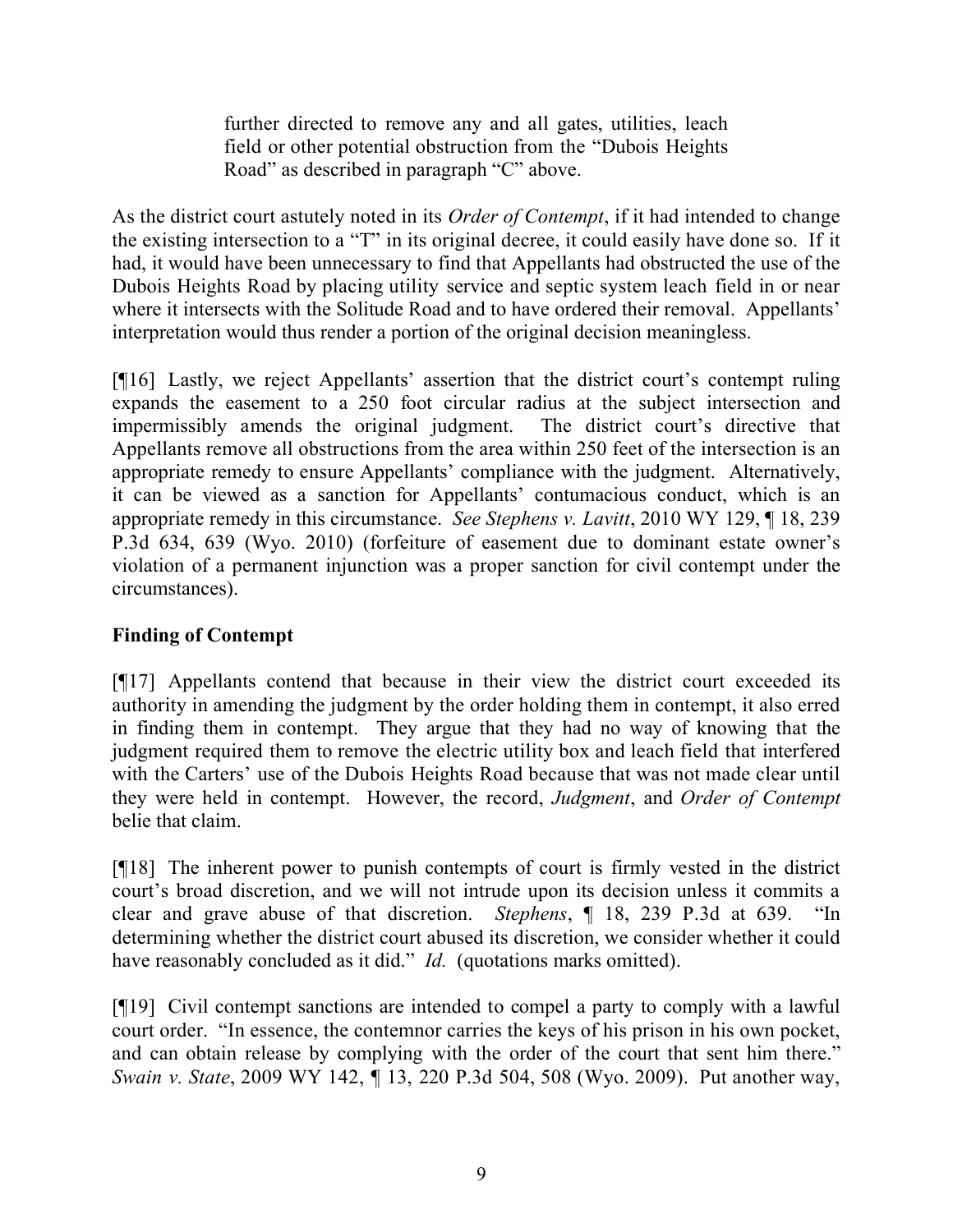one held in civil contempt may usually purge himself by compliance. *See* 17 C.J.S. *Contempt* § 198 (2014).

[¶20] We recently made it clear that "civil contempt must be proven by clear and convincing evidence." *Shindell v. Shindell*, 2014 WY 51, ¶ 10, --- P.3d ---, -- (Wyo. 2014).<sup>5</sup> Clear and convincing evidence is that kind of proof that would persuade the trier of fact that the truth of the contention is highly probable. *Id*. The party requesting the contempt has the burden of proving that: "1) an effective court order that required certain conduct by the alleged contemnor; 2) the contemnor had knowledge of the order; and 3) the alleged contemnor disobeyed the order." *Id.* As to the third element, the burden is to prove that the failure to comply was willful; not simply that the offending party merely failed to comply.<sup>6</sup> "Once those elements are proven, the burden shifts to the person charged with contempt to show he or she was unable to comply." *Id.*; *see* 17 C.J.S. *Contempt* § 141 (2014).

[¶21] Our review of the record convinces us that the Carters met their burden of proving civil contempt by clear and convincing evidence. As we have explained, *see, e.g.*, ¶ 15, the judgment specifically enjoined Appellants from interfering with or obstructing the Carters' use of the Dubois Heights Road and "further directed [them] to remove any and all gates, utilities, leach field or other potential obstruction from the 'Dubois Heights Road.'" This language unequivocally ordered them to remove specific obstructions to allow the Carters to use their easement over the Dubois Heights Road. Therefore, the first two elements of contempt were clearly proven.

[¶22] Regarding the third element, although Appellants were specifically ordered to remove the utilities and leach field obstructing the use of the easement, they failed to comply, and the evidence clearly and convincingly supports the conclusion that they did so willfully. There is no doubt that the Dubois Heights Road and Solitude Road intersect

<sup>5</sup> *See also, e.g., United States v. Ford*, 514 F.3d 1047, 1051 (10th Cir. 2008); *In re Bennett*, 298 F.3d 1059, 1069 (9th Cir. 2002); *In re Gen. Motors Corp*., 61 F.3d 256, 258 (4th Cir. 1995); *John T. ex rel. Paul T. v. Delaware Cnty. Intermediate Unit*, 318 F.3d 545, 552 (3d Cir. 2003); *Biron v. Falardeau*, 798 A.2d 379, 382 (R.I. 2002); *LeMay v. Leander*, 994 P.2d 546, 556 (Haw. 2000); *Poston v. Poston*, 502 S.E.2d 86, 89 (S.C. 1998); *Masonite Corp. v. Int'l Woodworkers of Am., AFL-CIO*, 206 So. 2d 171, 180 (Miss. 1967); 17 Am. Jur. 2d *Contempt* § 183 (2014); 17 C.J.S. *Contempt* § 146 (2014).

<sup>6</sup> *See Turner v. Rogers*, --- U.S. ---, 131 S. Ct. 2507, 2516, 180 L. Ed. 2d 452 (2011) ("A court may not impose punishment 'in a civil contempt proceeding when it is clearly established that the alleged contemnor is unable to comply with the terms of the order.'"); *see also Olsen v. Olsen*, 2013 WY 115, ¶¶ 33-36, 310 P.3d 888, 896 (Wyo. 2013) (affirming district court's finding of civil contempt because evidence in the record, along with the inferences reasonably drawn from that evidence, supported the finding that appellant willfully violated the court's order); *Roberts v. Locke*, 2013 WY 73, ¶¶ 24-27, 304 P.3d 116, 121-22 (Wyo. 2013) (requiring deliberate and willful defiance for civil contempt); *Greene v. Finn*, 2007 WY 47, 15 n.2, 153 P.3d 945, 951 n.2 (Wyo. 2007) (recognizing willfulness may be an element of civil contempt, but ultimately declining to decide the issue).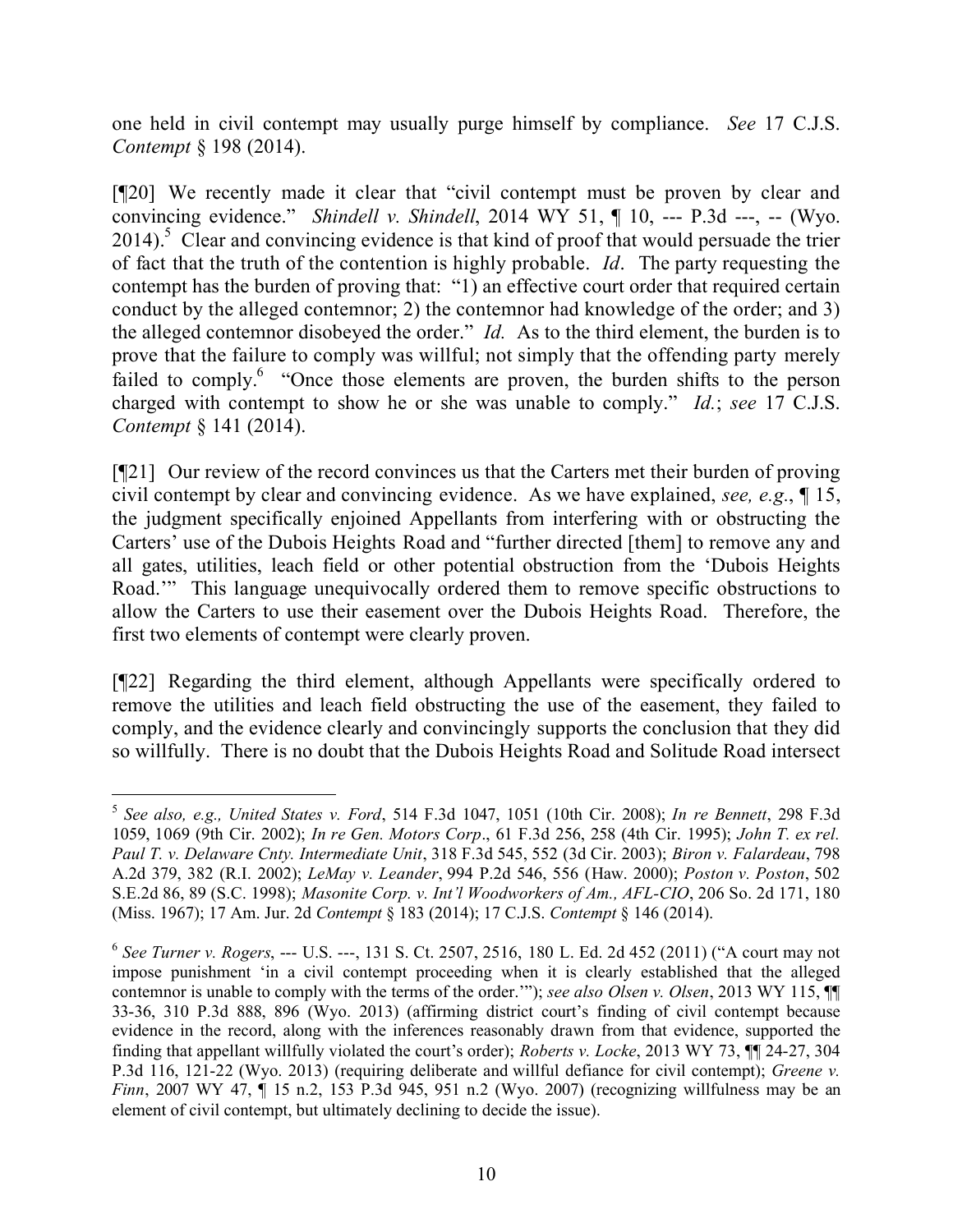in the way described above, or that the utility service box and leach field intrude upon it. *See* ¶¶ 14-15. Furthermore, as the district court found, and the record makes clear, Appellants intended to stop the Carters from utilizing their easement to transport logs to their property, and leaving the obstructions they were ordered to remove in place accomplishes that objective. At the show-cause hearing, Mr. Meckem unrepentantly testified that he wanted to prevent the Carters from using the Dubois Heights Road to haul logs through a trailer park he planned, and that he intended to put some kind of obstructions on or near the twenty-foot easement to prevent them from doing so.

[¶23] Once Appellees proved that Appellants acted in willful defiance of a reasonably clear court order, the burden shifted to Appellants to prove that they could not comply with the order. They argue that they could not comply with the judgment because they had no way of knowing that the court intended to order them to remove the utility box and leach field. As we have already indicated, the judgment clearly ordered Appellants to remove the obstructions, and they could only conclude that it did not through deliberate obtuseness to its plain language. Rather than challenging the original judgment by appealing to this Court, they simply chose to ignore key provisions of it. We agree with the district court that Appellants' conduct was sufficient to constitute willful defiance of the judgment, which no court could countenance. We therefore conclude that the district court acted well within its discretion in holding Appellants in civil contempt.

# **Penalty**

[¶24] While it was not specifically challenged by Appellants, our review of controlling law compels us to address the portion of the district court's order that requires them to pay \$100 to the court for every day the obstructions within the defined boundary of the intersection of Solitude Road and Dubois Heights Road remain in place. That portion of the order holding Appellants in contempt cannot stand.

[¶25] We have recognized that a court may enter orders to compensate an aggrieved party for damage caused by a contemnor's refusal to comply with a court order. *See Walker v. Walker*, 2013 WY 132, ¶ 39, 311 P.3d 170, 178 (Wyo. 2013). "A court may award a judgment for money damages as a compensatory contempt sanction, rather than utilizing the more coercive alternative of ordering a defendant to pay and then perhaps incarcerating him or imposing other sanctions if he is able to comply and fails to do so." *Id.* However, a compensatory civil contempt award must be based upon evidence of actual loss; otherwise, it will be considered speculative and arbitrary. *Walters v. Walters*, 2011 WY 41, ¶¶ 24-25, 249 P.3d 214, 229 (Wyo. 2011).

[¶26] The penalty imposed here cannot be considered compensatory, as it is to be paid to the court. We must determine whether the penalty is really a fine, which would only be appropriate in criminal contempt. *See Horn v. Dist. Court, Ninth Judicial Dist*., 647 P.2d